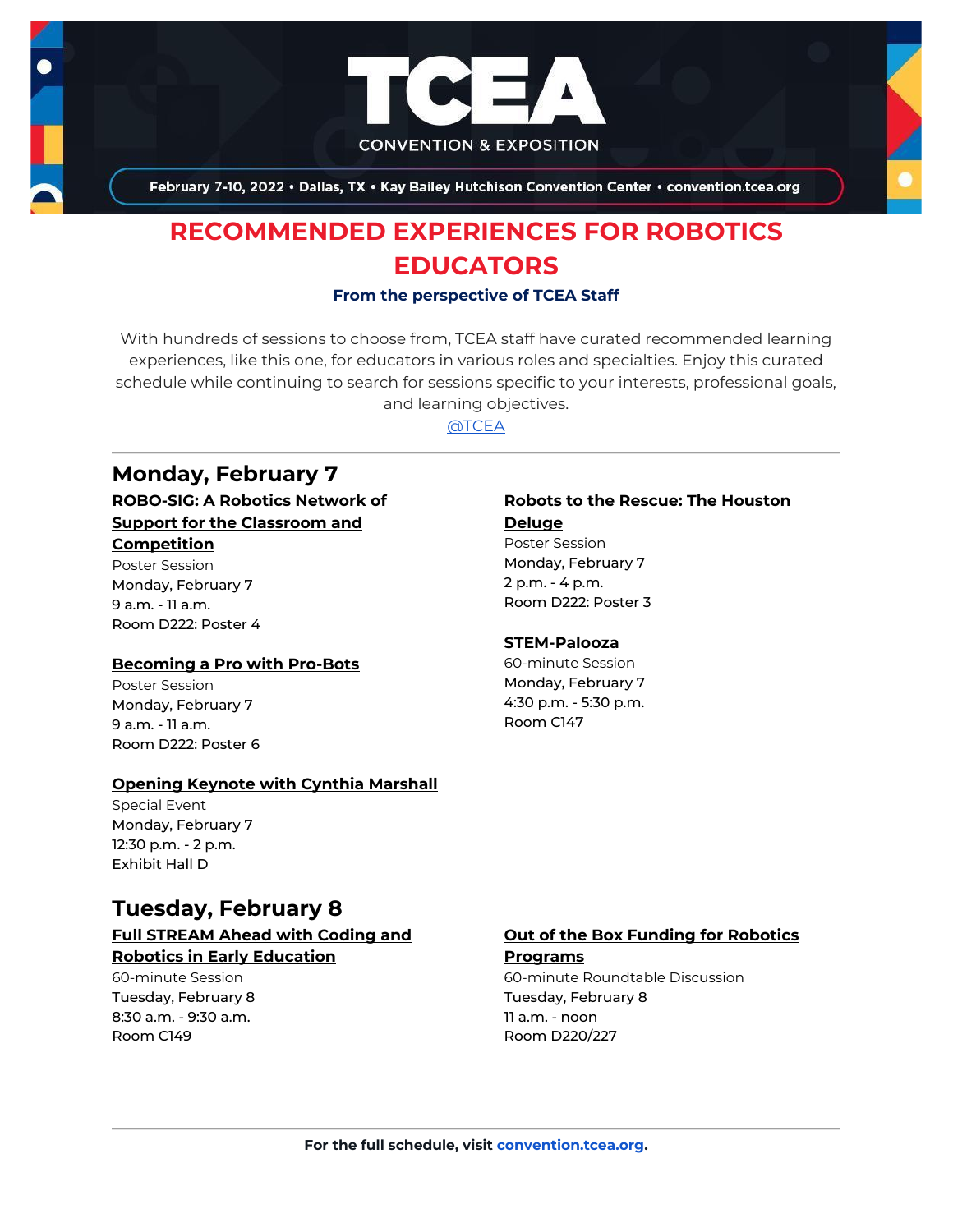

February 7-10, 2022 . Dallas, TX . Kay Bailey Hutchison Convention Center . convention.tcea.org

#### **[What is FIRST Robotics and How Can I](https://register.tcea.org/2022/session_list.cfm?session_key=0245F34E-F04D-A206-2B64-77B27760B015&session_date=Tuesday,%20Feb%2008,%202022)**

**[Start a Team?](https://register.tcea.org/2022/session_list.cfm?session_key=0245F34E-F04D-A206-2B64-77B27760B015&session_date=Tuesday,%20Feb%2008,%202022)** 60-minute Session Tuesday, February 8 1:30 p.m. - 2:30 p.m. Room D170

### **[EV3 Retired? Yes, But It Still Has Lots of](https://register.tcea.org/2022/session_list.cfm?session_key=F203DD98-F04D-A206-2B64-5D724C03DC61&session_date=Tuesday,%20Feb%2008,%202022)**

#### **[Life Left!](https://register.tcea.org/2022/session_list.cfm?session_key=F203DD98-F04D-A206-2B64-5D724C03DC61&session_date=Tuesday,%20Feb%2008,%202022)**

90-minute Hands-On Experience Tuesday, February 8 2 p.m. - 3:30 p.m. Room D175

### **Wednesday, February 9**

### **[STEM Projects in the Middle School](https://register.tcea.org/2022/session_list.cfm?session_key=024127A7-F04D-A206-2B64-33605103A519&session_date=Wednesday,%20Feb%2009,%202022)  [Classroom](https://register.tcea.org/2022/session_list.cfm?session_key=024127A7-F04D-A206-2B64-33605103A519&session_date=Wednesday,%20Feb%2009,%202022)**

60-minute Session Wednesday, February 9 8:30 a.m. - 9:30 a.m. Room C149

### **[Robotics: How to Get Started with Young](https://register.tcea.org/2022/session_list.cfm?session_key=023FB26E-F04D-A206-2B64-FD09EB1EF4C0&session_date=Wednesday,%20Feb%2009,%202022)**

#### **[Learners](https://register.tcea.org/2022/session_list.cfm?session_key=023FB26E-F04D-A206-2B64-FD09EB1EF4C0&session_date=Wednesday,%20Feb%2009,%202022)**

60-minute Session Wednesday, February 9 1 p.m. - 2 p.m. Room D220/227

# **Thursday, February 10**

### **[Building an Inclusive STEM-Driven](https://register.tcea.org/2022/session_list.cfm?session_key=02328F1C-F04D-A206-2B64-5F86BB5BB5EE&session_date=Thursday,%20Feb%2010,%202022)  [Classroom](https://register.tcea.org/2022/session_list.cfm?session_key=02328F1C-F04D-A206-2B64-5F86BB5BB5EE&session_date=Thursday,%20Feb%2010,%202022)**

60-minute Session Thursday, February 10 8:30 a.m. - 9:30 a.m. Room C149

### **[Robert Knight Exhibit Hall](https://register.tcea.org/2022/session_list.cfm?session_key=61CDF249-F04D-A206-2B64-15D6559D2515&session_date=Tuesday,%20Feb%2008,%202022)**

Special Event Tuesday, February 8 2 p.m. – 7 p.m. Exhibit Hall

### **[Dedicated Exhibit Hall](https://register.tcea.org/2022/session_list.cfm?session_key=61CDD8E6-F04D-A206-2B64-74AAAD8173D7&session_date=Wednesday,%20Feb%2009,%202022)**

Special Event Wednesday, February 9 2 p.m. – 3 p.m. Exhibit Hall

### **[Full STEAM Ahead: Elementary Robotics](https://register.tcea.org/2022/session_list.cfm?session_key=023807A5-F04D-A206-2B64-5355EB4F93B6&session_date=Wednesday,%20Feb%2009,%202022)**

90-minute Hands-On Experience Wednesday, February 9 3:30 p.m. - 5 p.m. Room C145

### **[Let Google and Alexa Help Teach AI and](https://register.tcea.org/2022/session_list.cfm?session_key=023C6F4E-F04D-A206-2B64-CB6755159113&session_date=Thursday,%20Feb%2010,%202022)  [ML to Students](https://register.tcea.org/2022/session_list.cfm?session_key=023C6F4E-F04D-A206-2B64-CB6755159113&session_date=Thursday,%20Feb%2010,%202022)**

60-minute Session Thursday, February 10 10:30 a.m. - 11:30 a.m. Room C149